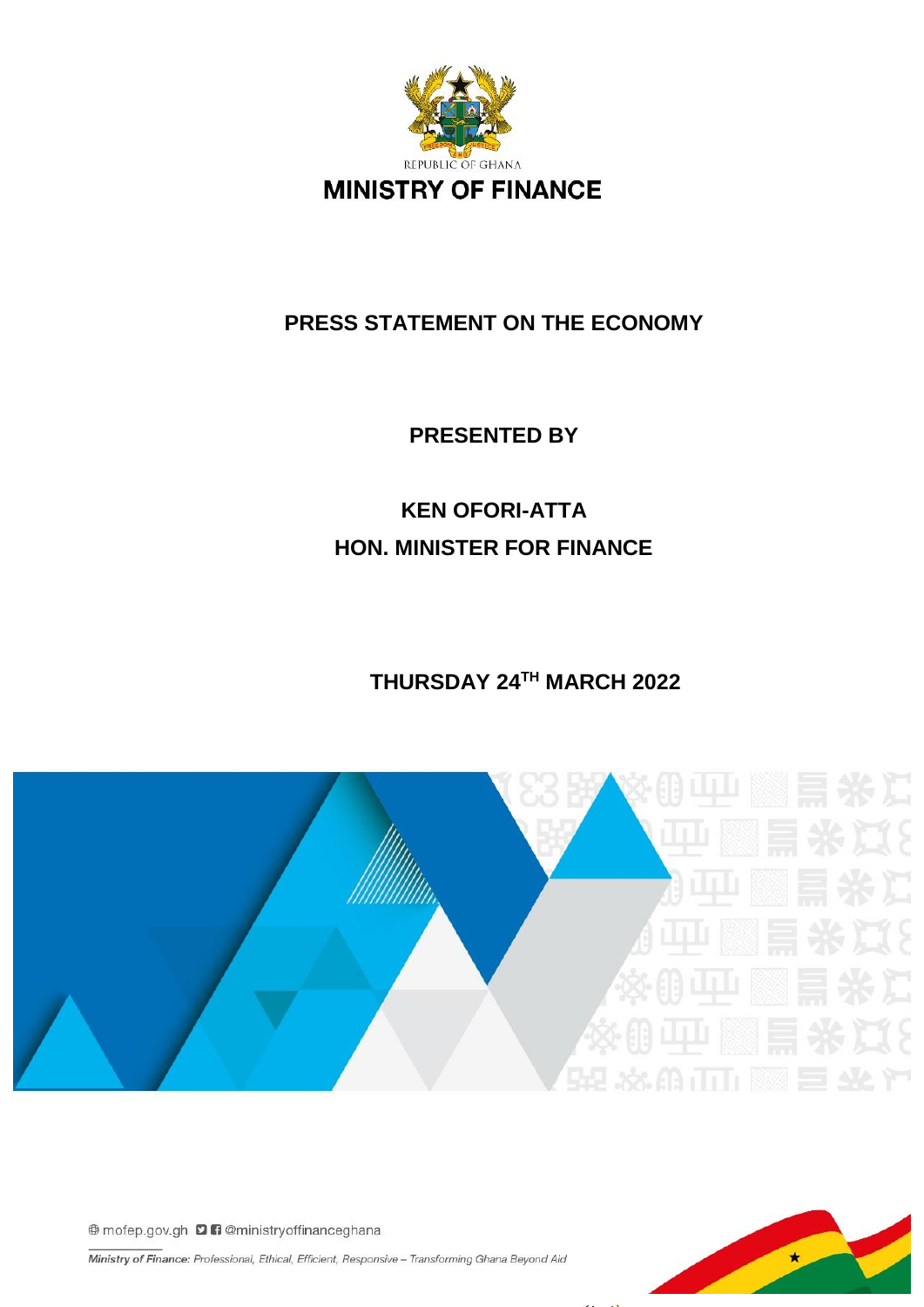# **A. INTRODUCTION**

- 1. Good afternoon, Ladies and Gentlemen of the Press and fellow citizens. Thank you for availing yourselves.
- 2. I am here today to announce to you measures to address the economic difficulties we are facing due mainly to recent global and domestic events. These difficulties have manifested in:
	- i. rising fuel prices;
	- ii. rising inflation and cost of living;
	- iii. exchange rate depreciation;
	- iv. rising interest rates; and
	- v. revenue mobilization challenges.
- 3. Cabinet had its first regular quarterly retreat for 2022 from 18<sup>th</sup> to 20<sup>th</sup> March at Peduase, concluding in Accra on Monday, 21<sup>st</sup> March. During the retreat, Cabinet deliberated extensively on a number of issues and approved a number of measures to support current efforts to address the challenges we are facing. Also on Monday, March 21<sup>st</sup> 2022, the Bank of Ghana announced a number of complementary, monetary measures to address the rising cost of goods and services on the market and the worrying performance of the cedi against major currencies such as the Pound Sterling, Euro and Dollar.
- 4. Ladies and Gentlemen, it is important to stress, right from the onset, that the difficulties we are facing in Ghana are not peculiar to Ghana.

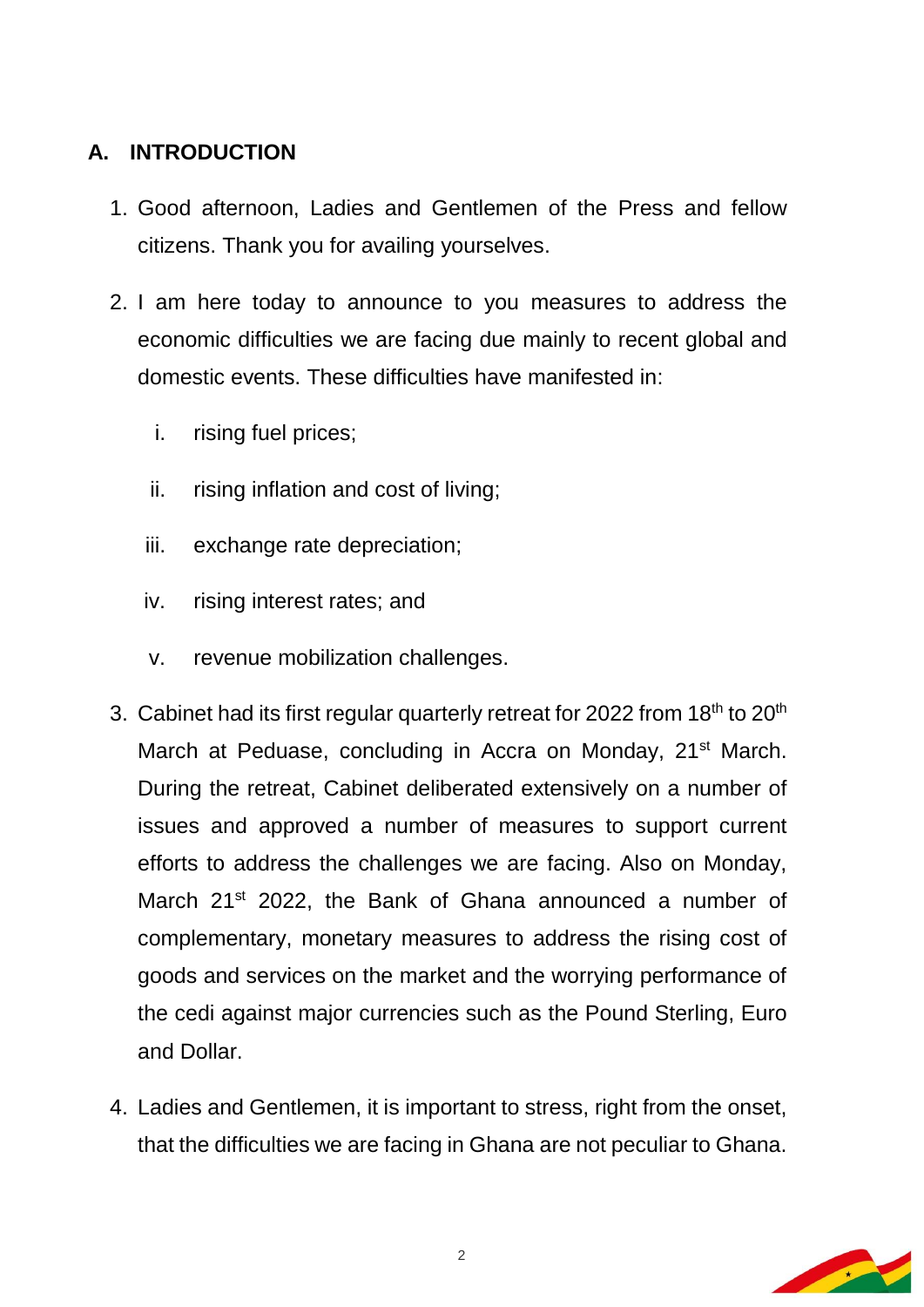It should also be stressed that several governments in both developed and developing countries are busily coming out with various prescriptions to bring their economies back on track, after the devastating impact of COVID-19 which distorted global supply chains, and the ongoing Russia-Ukraine war.

#### **A: GLOBAL AND DOMESTIC ECONOMIC DEVELOPMENTS**

- 5. If we look at the world today, there are two clear forces shaping global events: the impact of the novel coronavirus pandemic and the crisis in Ukraine. With the virus, the records show that our decision to focus first on protecting lives and then livelihoods has paid off. By February, globally some 7.03% of those infected by Covid-19 had died. For Africa the figure was 4.03% (251,444 people). In comparison, less than 0.89% (1,445 people) of infected people died in Ghana.
- 6. Against all odds, but due to firm leadership, bold initiatives and responsive citizens, Ghana has so far "collectively" managed the virus remarkably well. But, we knew that Ghana, like most countries in the world, had a tall list of coronavirus-induced bills to pay from 2020 and 2021 and came out with plans and policies to boost investor confidence and job prospects for 2022 and beyond. As you recall, we lost Ghs13.1 billion of revenue and had to increase our expenditure by GHS14.2 billion with combined fiscal impact of GHS26 billion (6.8% of GDP)
- 7. For government, 2022 was now the time to go full steam ahead in healing the economy to create jobs, especially for our young generation. This was evidenced by our growth figures, averaging 5.2% in 2021 up from 0.4%

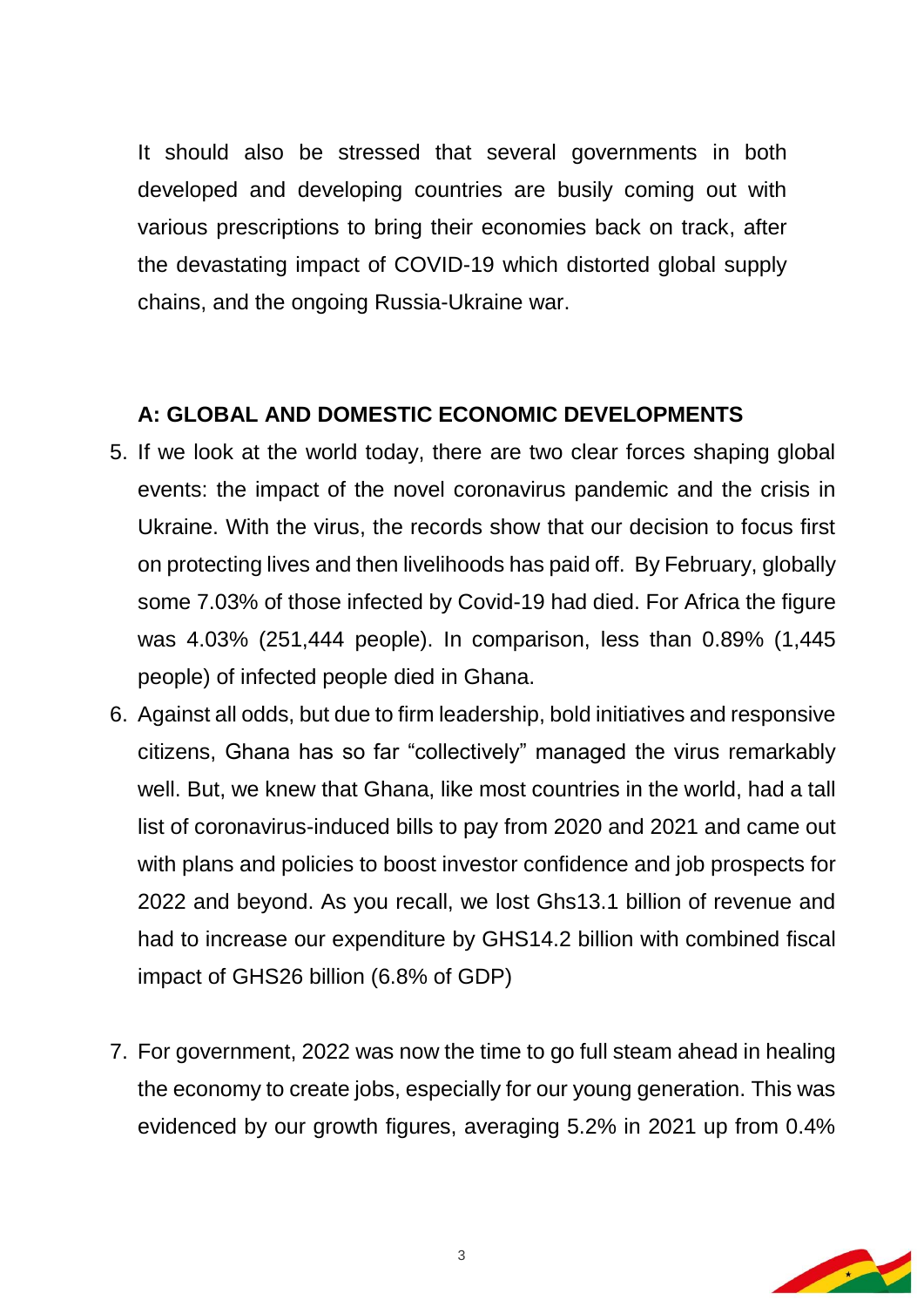in 2020 and a startling  $6.6\%$  growth in the  $3<sup>rd</sup>$  quarter of 2021. We outlined our comprehensive recovery programme, the GhanaCARES 'Obaatanpa' programme to focus on the real sector to do just that. Our GHS10 billion YouStart programme will be the most historic intervention for youth employment in our country.

- 8. However, three (3) things that we did not (and could not) predict hit us: (1) that Parliament would approve Government's 2022 Budget Statement and its expenditure plans and then turn around to vote against one of the key revenue generation measures that was being introduced, the e-levy. (2) That the unyielding stance of the Minority in Parliament against the Elevy would gravely affect investor confidence in our capacity to implement our programmes and settle our debts, triggering a downgrading by credit rating agencies, and now leaving the cedi vulnerable as we could not access the International Capital Market.
- 9. Ladies and gentlemen, the third hit was the launch of the attack on Ukraine by Russia on February 24, 2022. The war in Ukraine could not have come at a worse time for the global economy. Already global efforts toward economic recovery from the devastation wreaked by the Coronavirus pandemic were being disturbed by supply chain disruptions, surging inflation, and uncertainties in the financial markets, with anticipated hikes in interest rates.
- 10.After February 24 we saw a sharp hike in global oil prices, food price shocks (especially wheat), oil and gas price hikes, capital risk aversion/flight to safety, affecting private capital flows to emerging

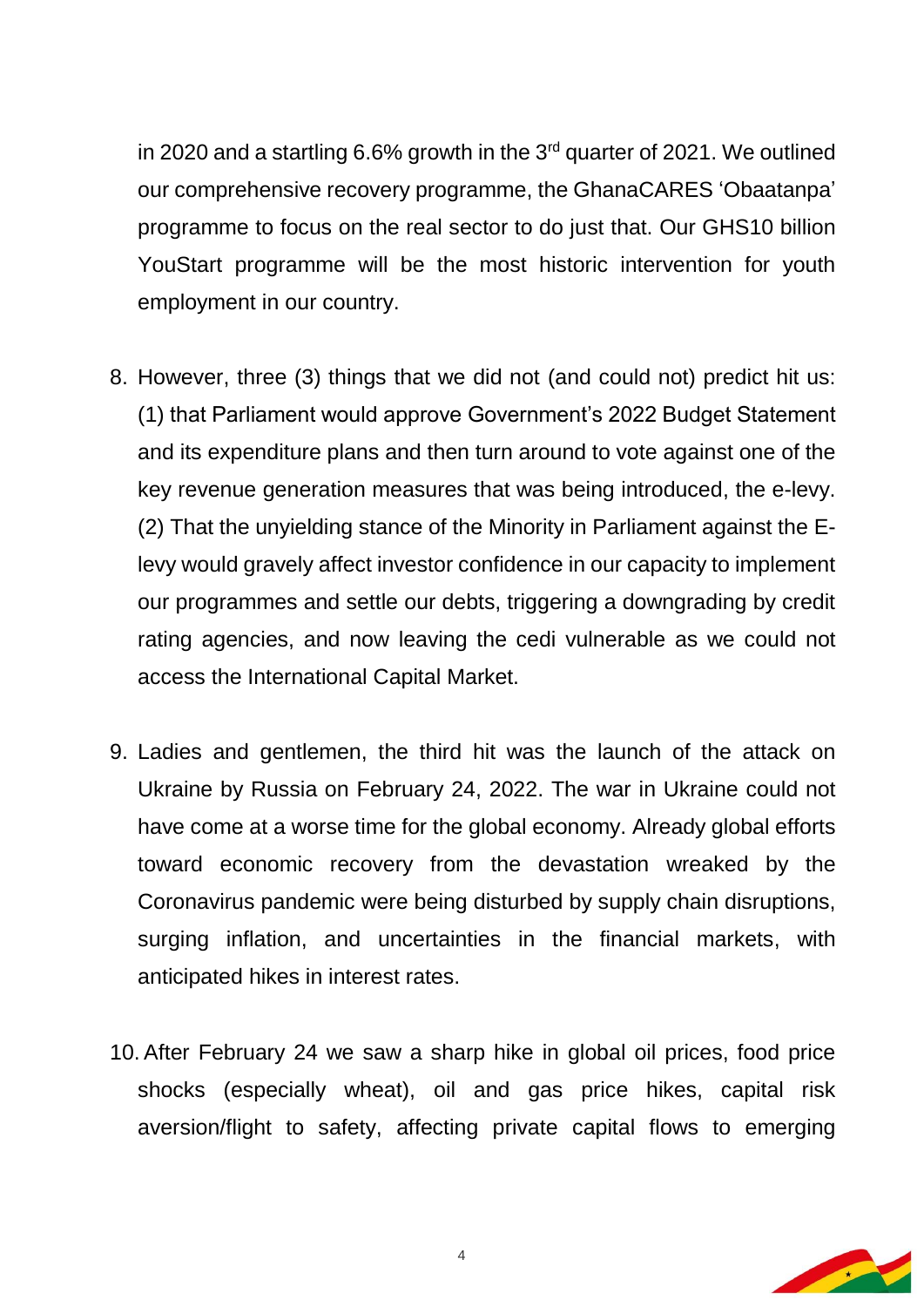markets as a whole, and all with serious macro-economic implications. For example, crude oil prices (per barrel) increased by **75.3%** from US\$74.17 in Dec 2021, when the 2022 Budget was passed to US\$130 on 7<sup>th</sup> March 2022, before 'moderating' to US\$115 as today 24<sup>th</sup> March 2022. Crude oil prices crossed the US\$100 mark for the first time since September 2014. We recall that prior to the pandemic, we had built resilience through the implementation of bold and prudent economic measures.

- 11.By April 2019, we had successfully completed that four-year IMF programme. We did so and more by:
	- i. achieving an annual average real GDP growth of **7 percent** between 2017-2019 - from **3.4** percent in 2016;
	- ii. maintaining a fiscal deficit below **5 percent** of GDP for three consecutive years;
	- iii. maintaining a positive primary balance for three (3) consecutive years which put our debt on a sustainable path;
	- iv. lowering lending rates by over **10 percentage points**;
	- v. restructuring the banking sector to protect the savings of **4.6 million** depositors and strengthening the financial sector. So far, government has spent over **GHS25 billion** since 2018 to clean-up the financial sector;
	- vi. reducing inflation from **15.4** percent in December 2016 to **7.6 percent** in 2019 and preserving the integrity of the local industry;
	- vii. improving the gross international reserves to reach **US\$8.6 billion** or about **4 months** of import cover by February 2020;

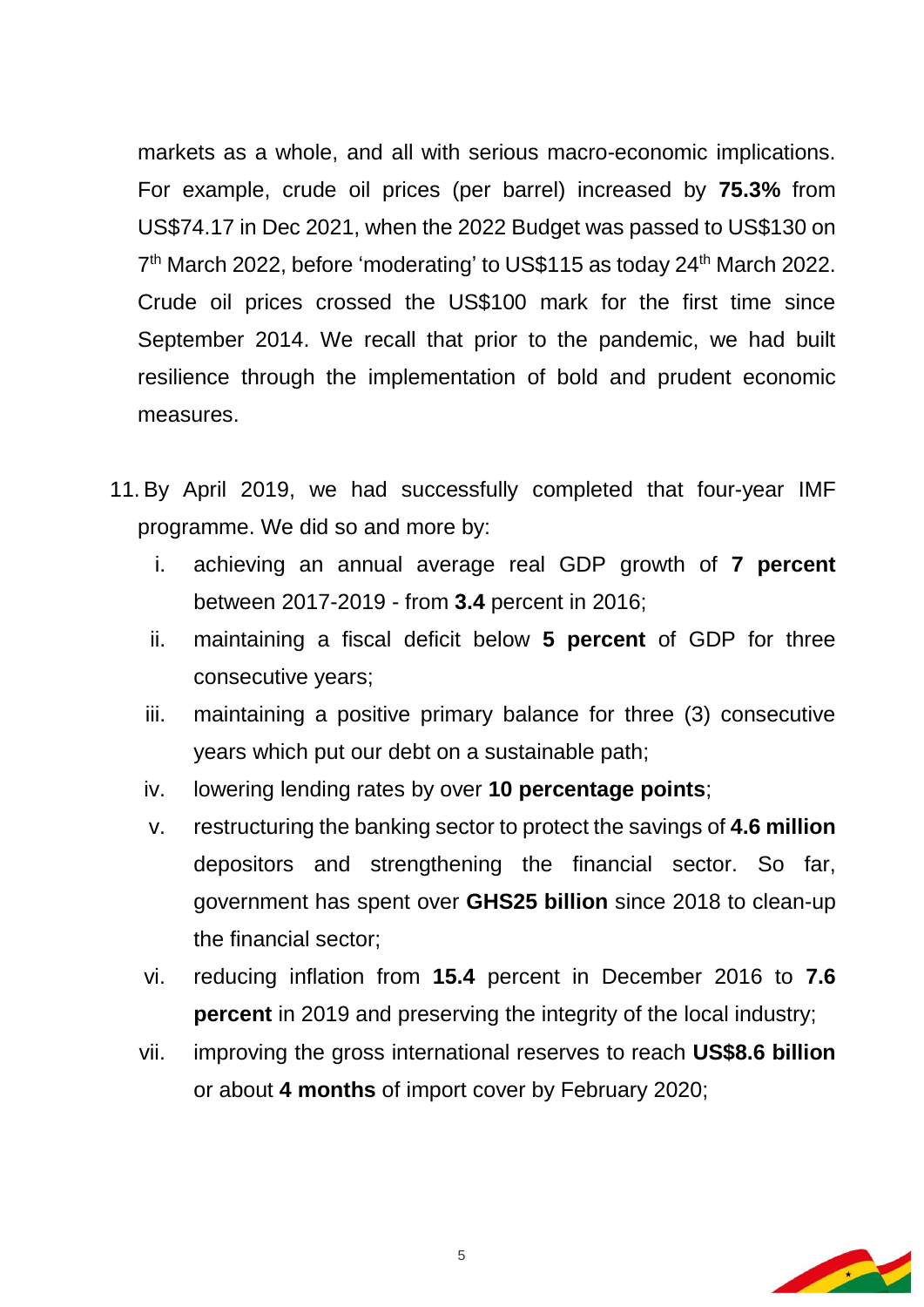- viii. introducing the most ambitious social welfare policy ever seen in our country: the Free SHS;
	- ix. constructing and rehabilitating more roads and cumulative of 6,250km, completing 6 of 11 interchanges and flyovers than any government in history;
	- x. employing more new teachers, nurses, doctors, Agric extension officers and young graduates than any government in history;
	- xi. saving the entire financial sector from an inherited, neglected crisis that has cost Government some GHS25 billion so far;
- xii. instigating more value-for-money audits on public procurements than any other government in history; and
- xiii. investing more resources in the Police, Military, governance and anti-corruption institutions than ever before.
- 12. It is this proven record of fixing what is broken that gave the NPP government the confidence to tackle head-on the devastation unleashed by Covid-19 and it is this same can-do and will-do attitude that gives us hope that we shall overcome the current crisis. We are not a people to bow to the spirit of despondency and despair.
- 13.As well as threatening global peace, the conflict in Ukraine has had a farreaching impact. We do not know how long the conflict will last, but it is clear that it has already forced many countries, in Europe and beyond, to adjust their economic plans for 2022 and Africa is likely to be amongst the worst hit outside of Ukraine. UNCTAD's rapid assessment of the war's impact on trade and development shows a rapidly worsening outlook for

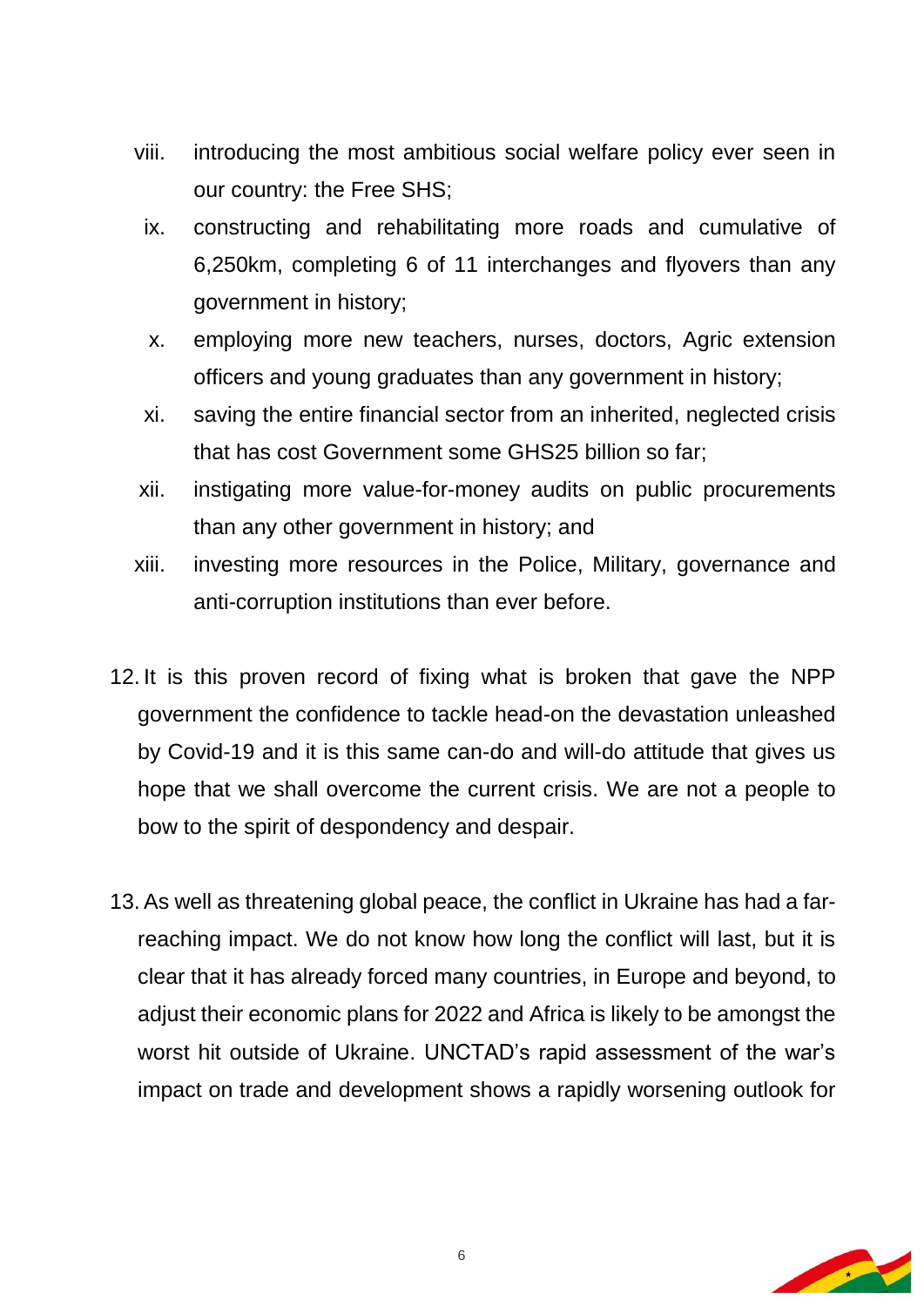the world economy, with the situation especially alarming for African countries.

- i. the Russia-Ukraine war has also compounded the global supply chain and trade disruptions brought about by the COVID-19 Pandemic as well as adversely impacted the dreaded 3 Fs- food security, fuel price escalation, and financing conditions thus impacting living conditions with the capacity to derail global recovery efforts in 2022;
- ii. global inflation trending upwards has led to Central Banks raising interest rates globally resulting in tight financing conditions and reversal of capital inflows especially in Emerging Markets. For example, the U.S. Federal Reserve Bank announced a hike in interest rates by 0.25 percentage points on 16<sup>th</sup> March and has signaled more of such to follow. Similarly, the Bank of England has raised its policy rate by another 25 basis points to 0.75 percent on  $17<sup>th</sup>$  March, 2022;
- iii. We have seen the highest inflation in US, UK, Germany, and other advanced countries since 1974. The US's inflation increased by 6.5 percentage points from 1.4% in Jan 2022 to 7.9% in Feb 2022. Similarly, inflation in Germany increased by 4.1 percentage points from 1% in Jan 2022 to 5.1% in Feb 2022. Similar trends are observed in UK inflation and across the EU countries;
- iv. Since the Covid-19 pandemic struck, more than 60% of African Sovereigns have suffered downgrades across the region.

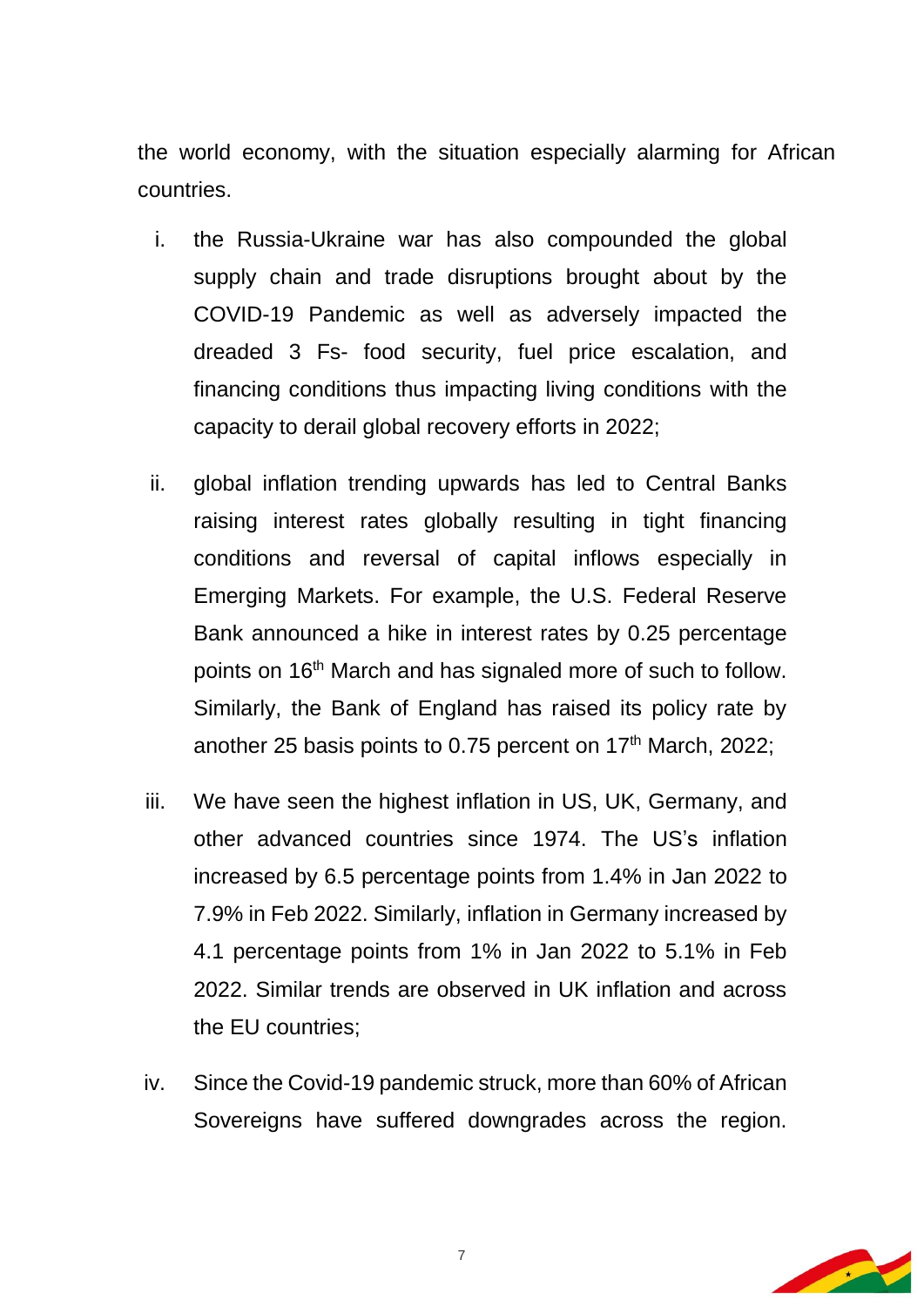Ghana witnessed a downgrade from Fitch On 21<sup>st</sup> January 2022 to 'B-' with a Negative Outlook whilst Moody's downgraded Ghana to 'CAA1' with a Stable Outlook On 4<sup>th</sup> February 2022, even though S&P affirmed Ghana' rating at 'B- ' with a Stable Outlook on 7<sup>th</sup> February 2022. These downgrades have had implications for market access, exchange rate depreciation, capital flight and increased cost of financing;

- 14. Ladies and Gentlemen, on the domestic front, the challenges include the impasse in Parliament which is adversely affecting government business such as the passage of some revenue bills including the E Levy bill. This is creating uncertainty which has been highlighted as a key risk by the Ratings Agencies and affected our credit spreads, limiting our access to the International Capital Markets.
- 15. The adverse global developments are impacting severely on exchange rate depreciation and domestic inflation as investors take refuge in safer assets, by stocking up on the dollar, which is considered the safest currency to hold. The dollar has in recent weeks gained its highest level since Covid-19 two years ago.
- 16. The cedi has not been spared. Cumulatively, our local currency has depreciated by 15.6% against the US dollar, and 13.4% and 13.3% respectively against the Pound Sterling and Euro, in the year to 23rd March 2022. This, understandably, is causing a lot of anxiety among traders and consumers alike. However, we also need to recognize that, in spite of it all, the cedi has held under these extreme

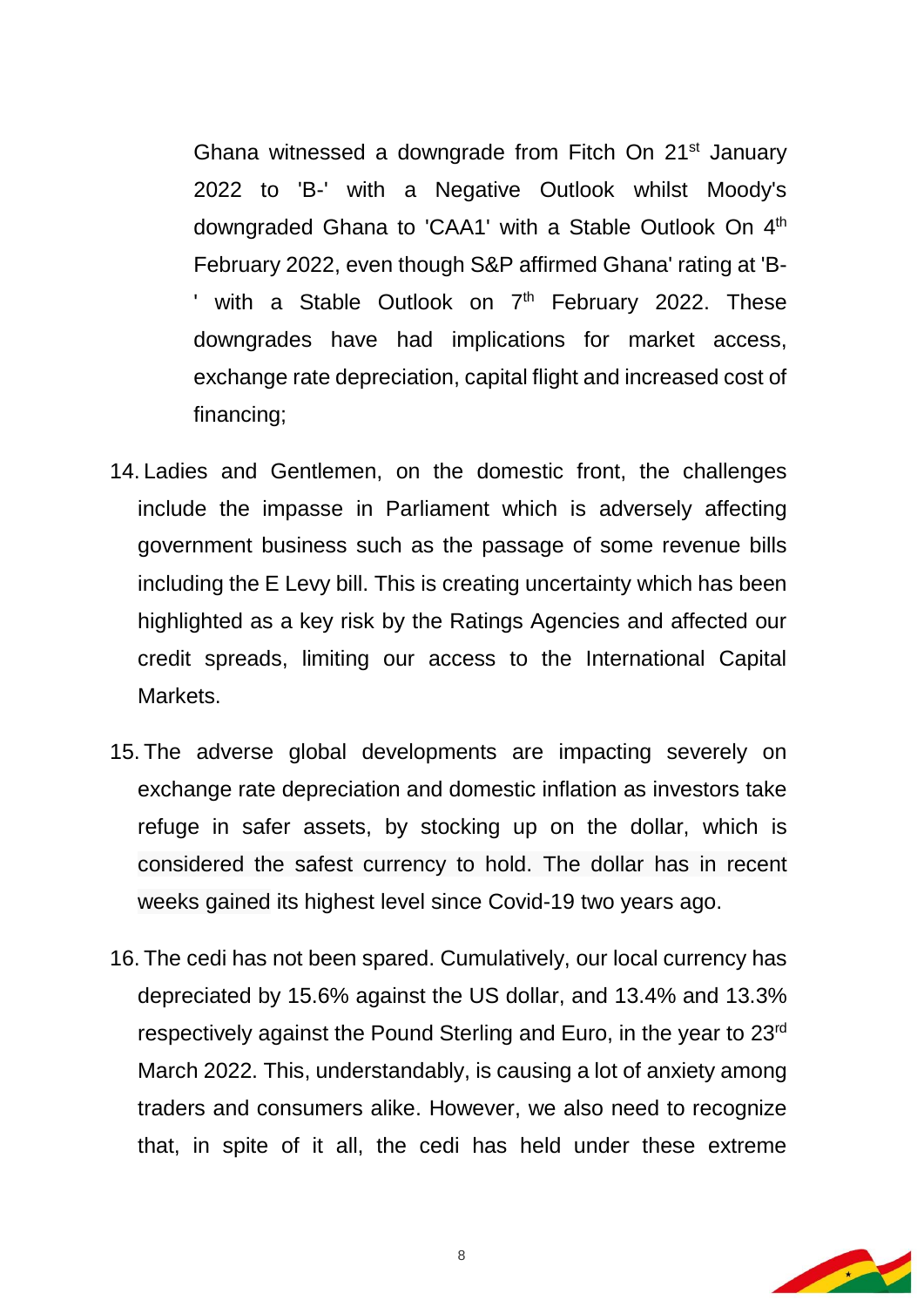challenges better than it did between 2014 and 2015. This is because the fundamentals are stronger. The Bank of Ghana has announced measures to address the exchange rate depreciation and we believe in the propriety of the measures they outlined on Monday.

- 17. The rising international price of crude oil and the exchange rate depreciation are also affecting the ex-pump prices of fuel domestically as it feeds into high transportation fares, and hence inflation. For example, the average ex-pump price of diesel for three OMCs (Goil, Total, and Vivo) increased by 59.7% from GHS6.7 per litre on First January 2022 to GHS10.7 by 21st March 2022. Ghana is not alone here. From Angola, and Malawi, through Nigeria and Rwanda, to Senegal, down to Zimbabwe, fuel prices are soaring. Some neighbouring countries are not only dealing with rising petrol prices, but also scarcity on petroleum products, leading to long queues at filling stations.
- 18. It remains the case, however, that one of the biggest drivers of price increases in goods and services in Ghana, is a fuel price hike. Inflation has surged to 15.7% at the end of February 2022. Food inflation increased from 12.8% in December 2021 to 17.4% in February 2022, while non-food inflation rose from 12.5% to 14.5% over the same period.
- 19. Ladies and Gentlemen, provisional data on the stock of debt as at the end of December 2021, show that, the stock of public debt increased to GH¢351.8 billion (80.1 percent of GDP), compared with GH¢218.2 billion (61.2 percent of GDP) at the end of December

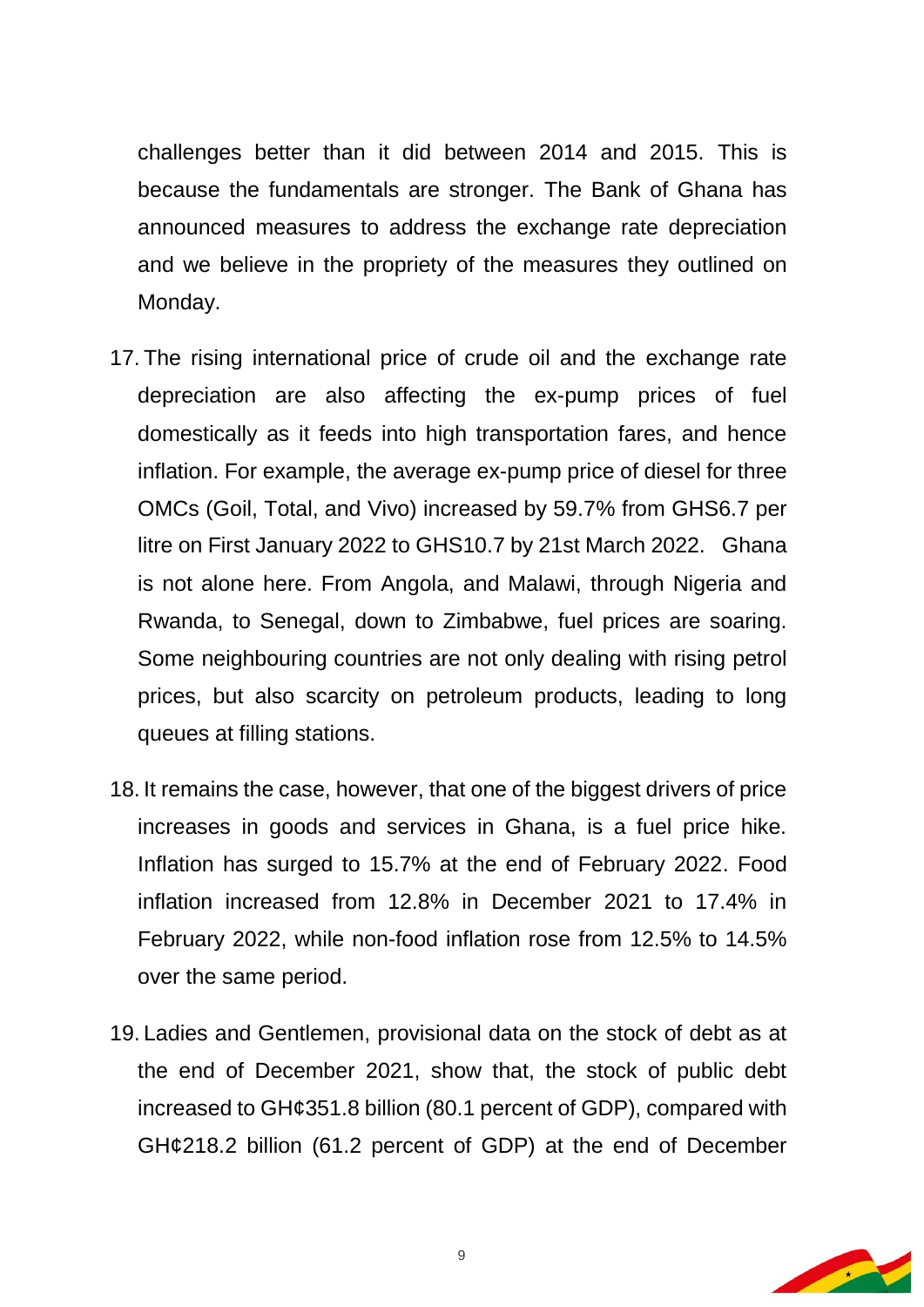2020. Of the total debt stock, domestic debt was GH¢181.8 billion (51.7 percent), while the external debt was GH¢170.0 billion (48.3 percent).

- 20. Ladies and Gentlemen, the global and domestic developments I have outlined above, are affecting the effective implementation of the Budget. Urgent and decisive actions are, therefore, required to address the challenges and ensure the achievements of the objectives and targets of the 2022 Budget, including unleashing the entrepreneurial verve of the Ghanaian youth.
- 21. Whilst we are in the process of revising the 2022 fiscal framework to reflect current developments with the view to go to Parliament to seek approval for the revisions during the Mid-Year Review in July, Government will pursue additional measures to ensure the achievement of the fiscal deficit target of 7.4% of GDP.

## **B. MEASURES TO ADDRESS THE CHALLENGES**

- 22. Ladies and Gentlemen, Government had already started the new year with spending cuts as Parliament failed to approve key revenue streams at the appropriate time. In January 2022, Government announced and, immediately, began implementing a 20% expenditure cut as part of fiscal stabilisation and debt sustainability measures.
- 23. This has been done through the quarterly expenditure ceiling allotments to MDAs. Quarter 1 allotment is currently under

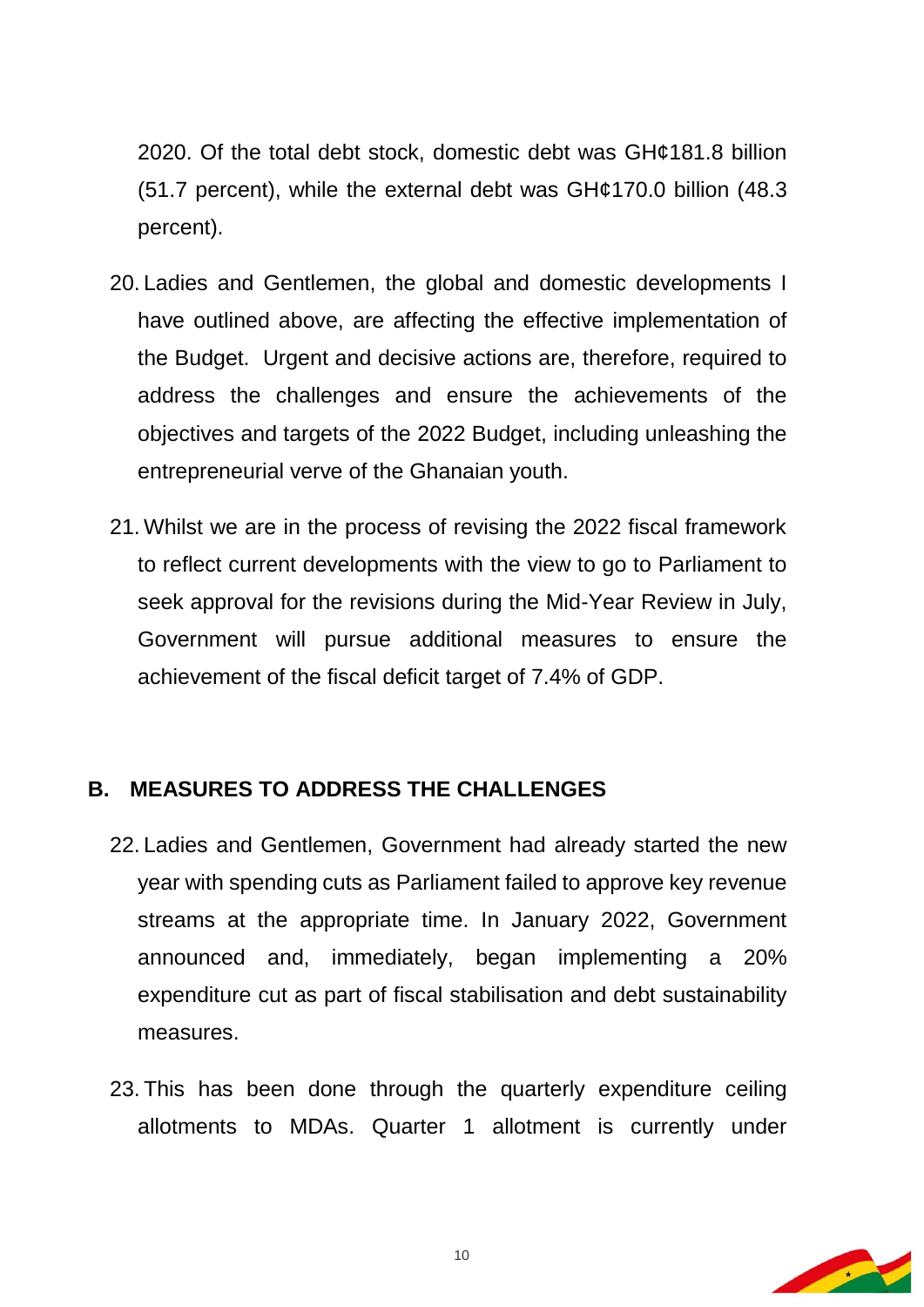implementation whiles Q2 allotments will be issued shortly. The ministry has strengthened its Expenditure Monitoring systems and processes to ensure effective implementation of these measures. In addition, Government has decided to take the following measures to ensure the achievement of the fiscal deficit target of 7.4% of GDP for 2022:

### **C. Expenditure Cutting Measures**

- i. Discretionary spending is to be further cut by an additional 10%. The Ministry of Finance is currently meeting with MDAs to review their spending plans for the rest of the three (3) quarters to achieve the discretionary expenditure cuts;
- ii. these times call for very efficient use of energy resources. In line with this, there will be a 50% cut in fuel coupon allocations for all political appointees and Heads of government institutions, including SOEs, effective 1<sup>st</sup> April 2022;
- iii. with immediate effect, Government has imposed a complete moratorium on the purchase of imported vehicles for the rest of the year. This will affect all new orders, especually 4-wheel drives. We will ensure that the overall effect is to reduce total vehicle purchases by the public sector by at least 50 percent for the period;
- iv. again, with immediate effect Government has imposed a moratorium on all foreign travels, except pre-approved critical/statutory travels;

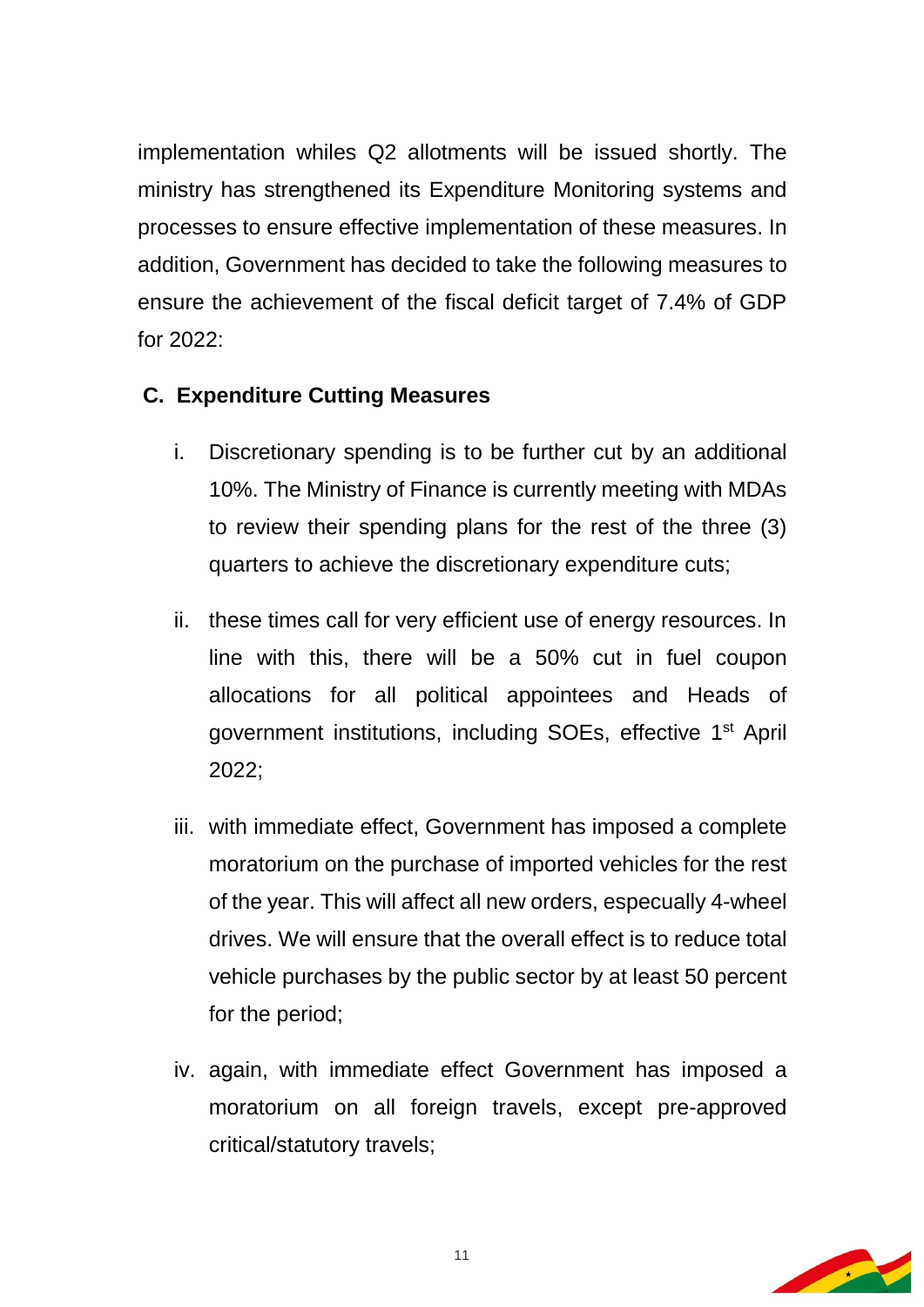- v. Government will conclude on-going measures to eliminate "ghost" workers from the Government payroll by end December 2022;
- vi. Government will conclude the renegotiation of the Energy Sector IPPs capacity charges by end of Q3-2022 to further reduce excess capacity payments by 20% to generate a total savings of GHS1.5 billion;
- vii. impose a moratorium on establishment of new public sector institutions by end April, 2022;
- viii. prioritise ongoing public projects over new projects. This is to enhance the efficient use of limited public funds over the period by finishing ongoing or stalled but approved projects;
- ix. reduce expenditure on all meetings and conferences by 50%, effective immediately;
- x. Finally, Cabinet approved that Ministers and the Heads of SOEs to contribute 30 percent of their salaries from April to December 2022 to the Consolidated Fund; We would like to thank the Council of State in their leadership in complimenting the Government on this policy.
- xi. pursue a comprehensive re-profiling strategies to reduce the interest expense burden on the fiscal; and
- xii. liaise with Organised Labour and Employers Association to implement with immediate effect, the measures captured in the Kwahu Declaration of the 2022 National Labour

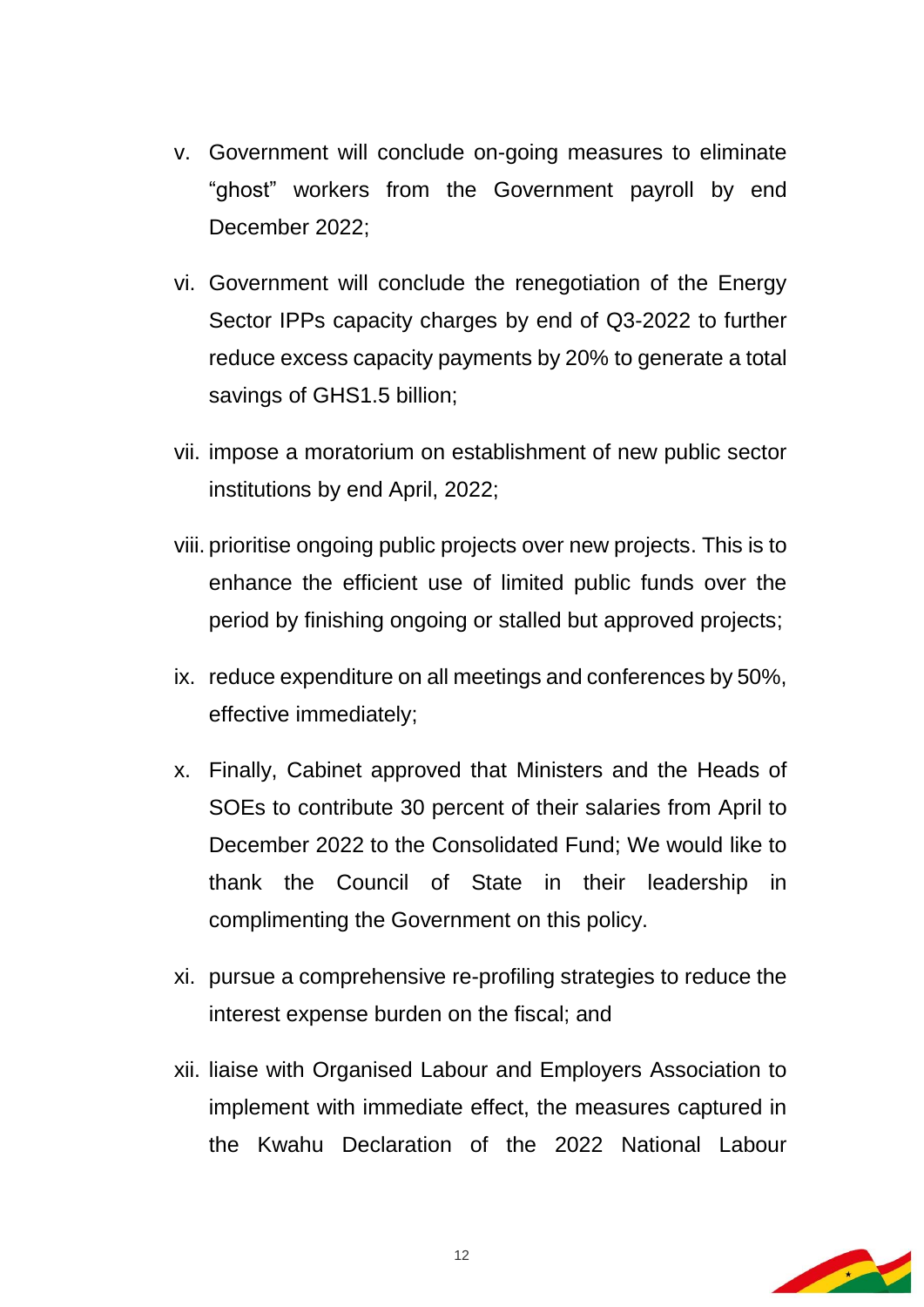Conference, including reforms towards addressing salary inequities / inequalities (e.g. Article 71 Office Holders), the weak link between pay to productivity and the sustainability of the payroll.

- xiii. Let me say this, President Nana Addo Dankwa Akufo-Addo has absolutely no intention to roll back on a major policy like Free SHS. We see education as the best enabler for sustainable economic growth and transformation and will do more to improve on it for it to serve more and better our children.
- 24.All of these measures are aimed at ensuring that we achieve the 7.4% deficit target set in the 2022 budget.

## **D: Fuel Price Mitigation Measures**

25. Ladies and gentlemen, the rising prices of fuel at the pumps is influenced largely by the rising crude oil prices on the international market and the exchange rate depreciation. Though the rise in crude oil prices should have been to our benefit on net basis, Ghana's import of petroleum products amounts to 5.2 times the value of the proceeds from its crude oil exports. In 2022, we exported \$3,947.70 million of which Ghana's portion was \$513 million. However, we imported \$2,719.00 of crude oil and finished products. The purported windfall gain in foreign exchange is a mirage. From January to date, the average ex-pump price of diesel and petrol have increased by 57% and 45% respectively.

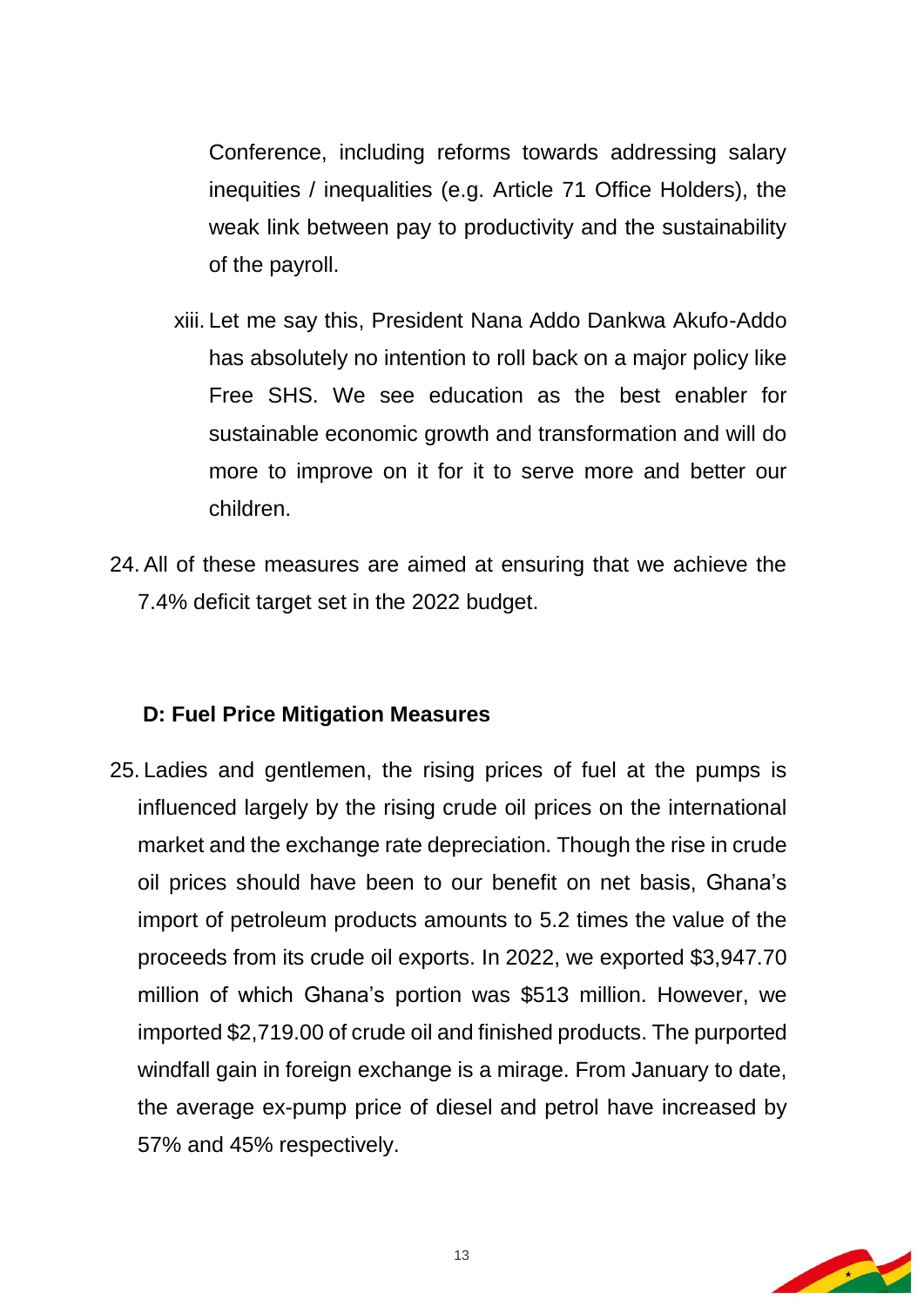- 26. Unlike in other countries where the hike in crude oil prices and exchange rate volatility are leading to shortages in supply of petroleum products, government is implementing measures to guarantee constant supply of petroleum products. To mitigate the impact of the rising price of petroleum products at the pump, for the next three months, government has decided to reduce margins in the petroleum price build-up by a total of 15 pesewas per litre with effect from 1<sup>st</sup> April. The details are as follows:
- i. BOST margin reduced by 2 pesewas per litre
- ii. Unified Petroleum Pricing Fund (UPPF) margin reduced by 9 pesewas per litre
- iii. Fuel Marking Margin (FMM) reduced by 1 pesewa per litre
- iv. Primary Distribution Margin (PDM) reduced by 3 pesewas per litre
- 27. Ladies and gentlemen, these reductions in margins are expected to reduce prices of petrol by 1.6% and diesel by 1.4%. We anticipate that the measures taken to strengthen the currency will help further stabilize the prices at the pump.
- 28. Ladies and gentlemen, the NPA is in discussion with the OMCs to reduce their margins within the spirit of burden-sharing.
- 29. The Government will do all it can to ensure consistent supply of fuel and manage the rate of ex-pump price increase by ensuring that BoG has access to adequate foreign exchange.

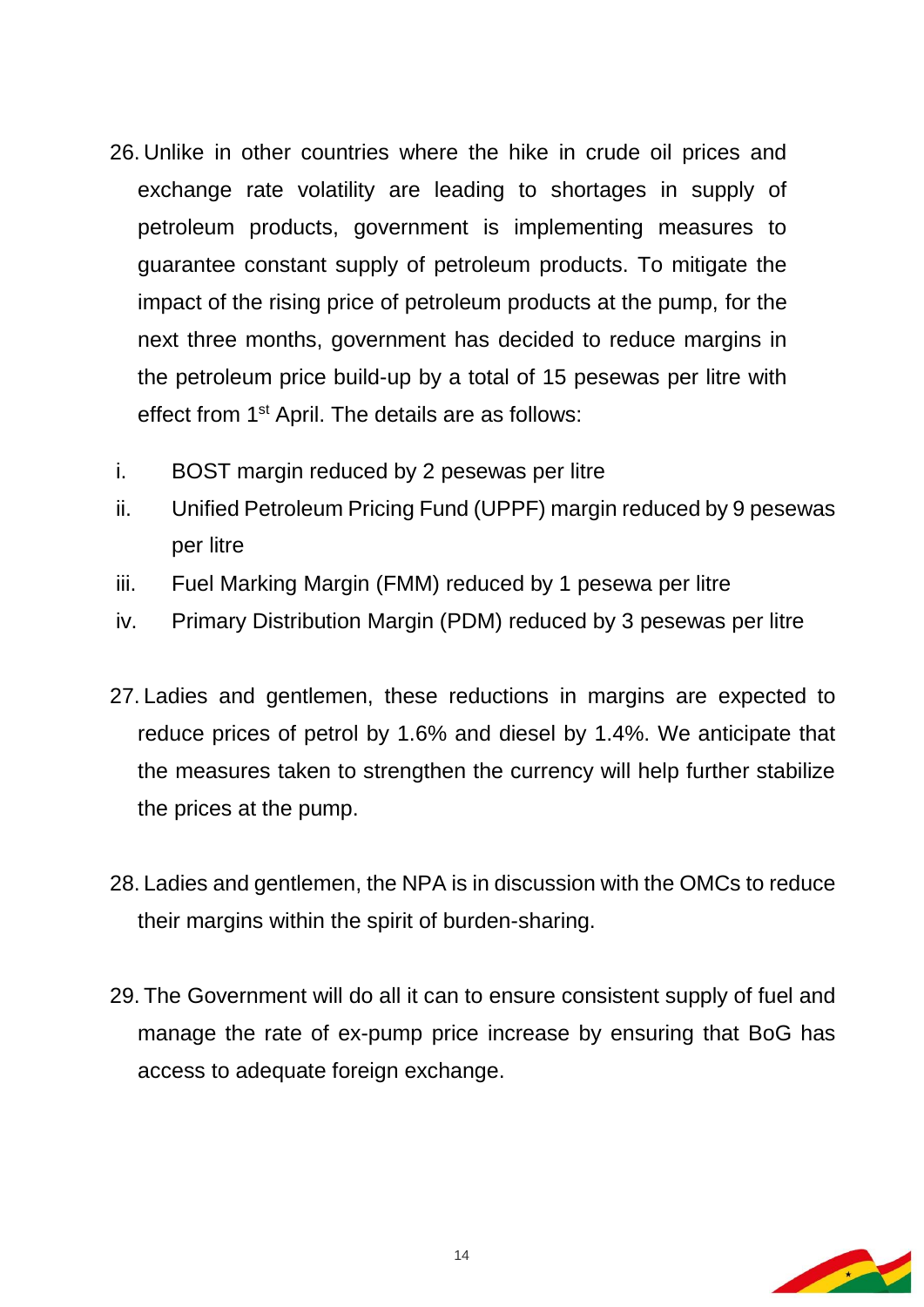#### **E: Revenue Measures**

- **30. Ladies and gentlemen, cutting down on expenditures alone will not be enough. Our focus is therefore twofold: to control expenditure and to raise more revenues domestically. As such, we will, therefore:**
	- i. Begin the implementation and collection of the revised Property Rate by end of April 2022;
	- ii. implement the E-VAT/E-Commerce/E-Gaming initiatives by end of April 2022;
	- iii. roll out the simplified tax filing mobile application for all eligible taxpayers by July 2022;
	- iv. impress upon Parliament to fast track the passage of the E-Levy Bill, Tax Exemptions Bill, and Fees and Charges Bill;
	- v. prioritise the Revenue Assurance, Compliance, and Enforcement (RACE) Programme to plug revenue leakages especially at the ports and the infamous fuel bunkering and small scale mining exporters cabal;
	- vi. government will partner the private sector to introduce digital systems to monitor quarrying, sand winning and salt winning to get more revenues from our natural resources; and

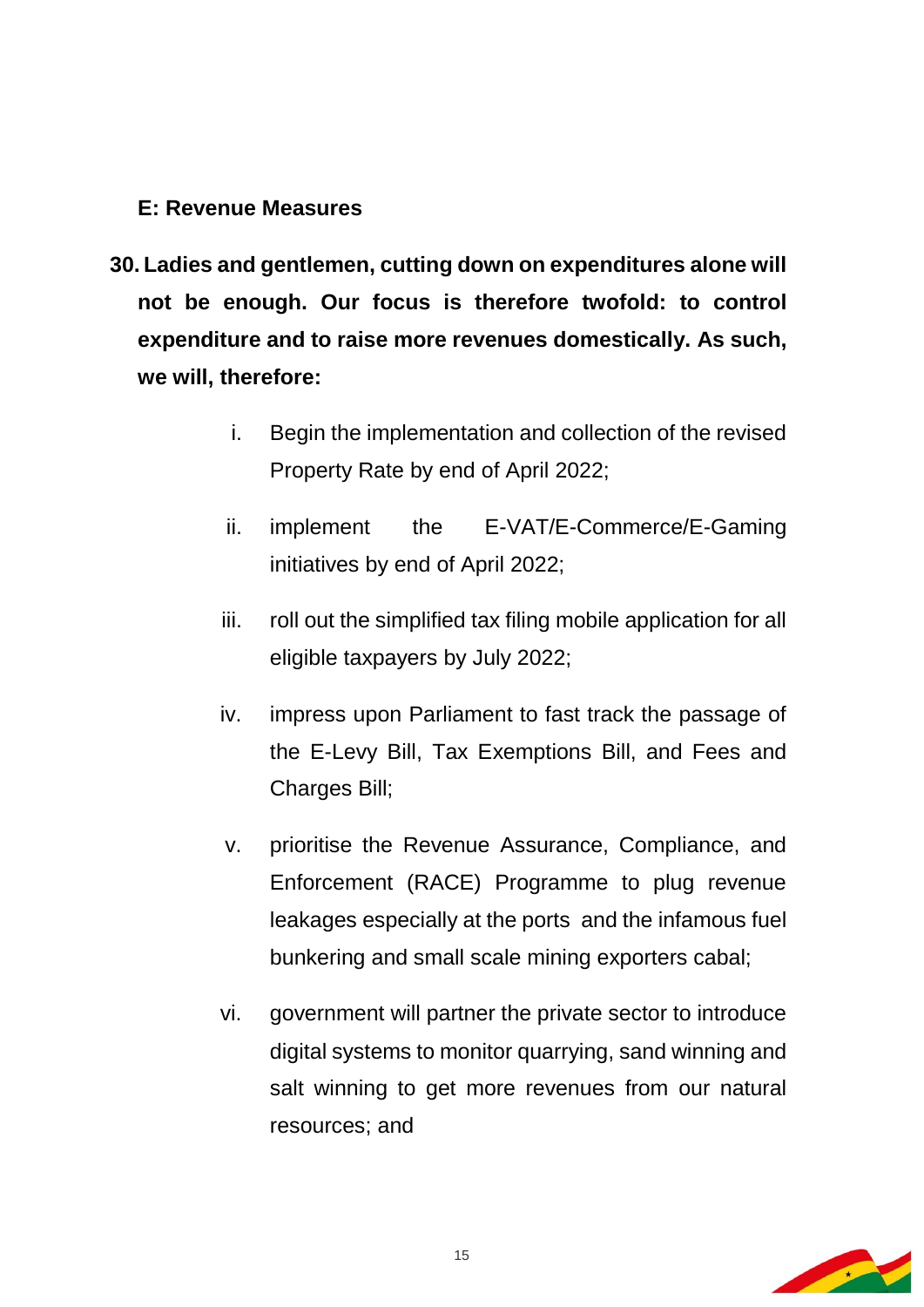vii. immediately enforce the "No Duty – No Exit" policy at the MPS Terminal at the Tema Port to improve revenue collection.

#### **Financing and Currency Measures**

- i. GoG to conclude external financing arrangement of up to US\$2 billion in the next 2-6 weeks in line with approved external financing for 2022 and for liability management;
- ii. MoF will work with the Central Bank to review the foreign exchange retention policy to ensure multinational companies in the extractive sectors retain foreign exchange earnings, from the sale of our resources, in the country.
- 31.Additionally, the following measures will be implemented over the medium-term:
	- i. Wean-off public tertiary institutions from government payroll and provide them with a fixed amount "block grant" instead.
	- ii. Pursue reforms to address structural challenges in public financial management including procurement and commitment control, payroll management and human resource management.

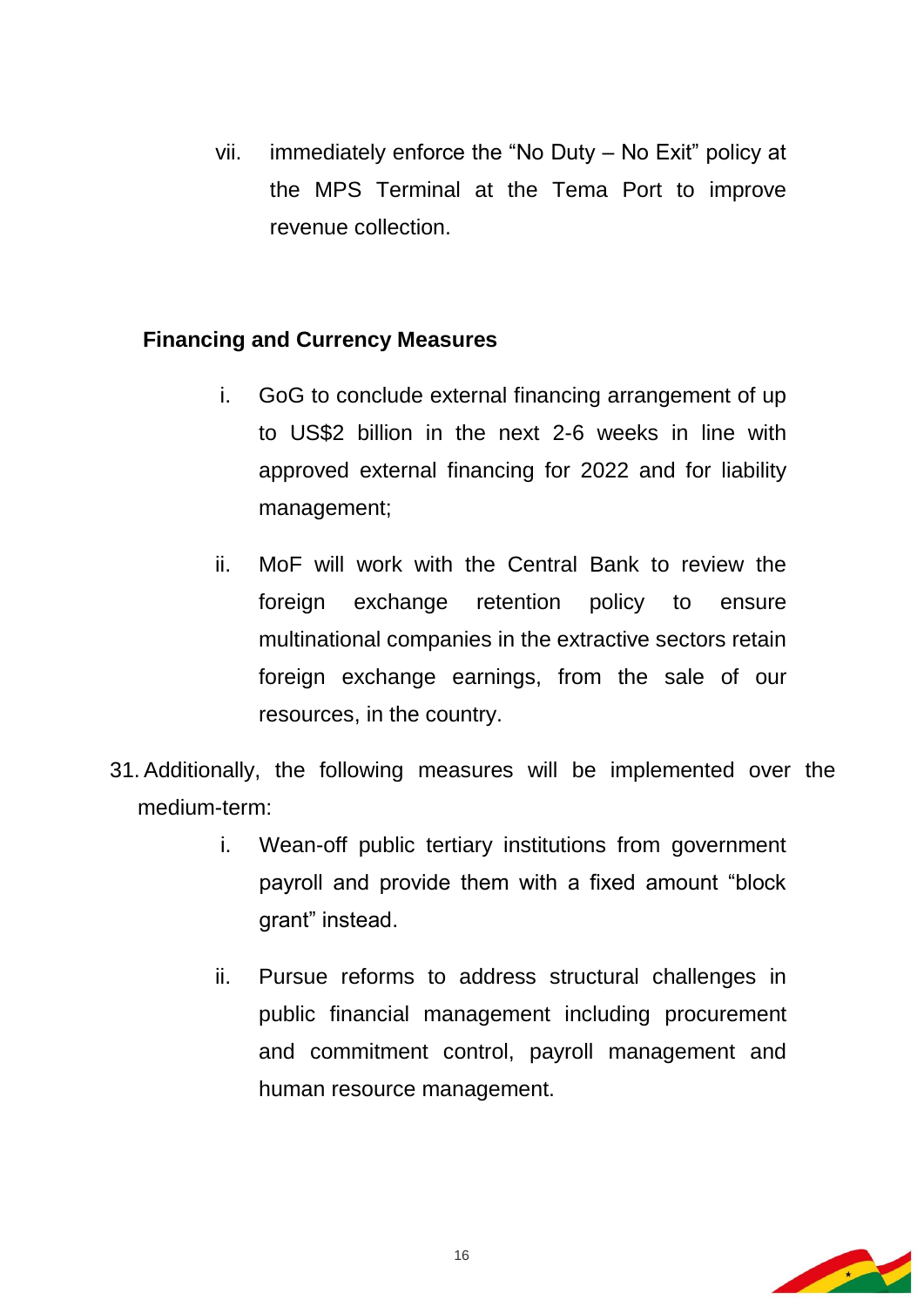### **C. CONCLUSION**

- 32. It is too early to say the COVID-19 pandemic is over. But it is good to acknowledge that Ghana has handled it excellently. We have emerged from its deadliest and most economically damaging phase. If the measures we have outlined in our economic recovery programme are executed as planned, the Ghanaian economy should return to pre-pandemic levels across most economic indicators by the end of the year.
- 33. On the other major event driving the global economy, we recognize that the world is four weeks into this terrible war, and it is quite clear that both the occupation of Ukraine, and the range of sanctions imposed on Russia, will have profound effects both in the short and long-term for global markets. The longer the conflict goes on for, the greater will be the disruption to the global economy. We shall continue to monitor the situation very closely and make further adjustments if and when needed.
- 34. We may have no control over the trajectory of the conflict, but it only reminds us how necessary it is for Ghanaians to assert greater control over our own destiny. That we can do if we share in the sacrifices before us to strengthen our capacity for greater selfreliance, even in an interdependent world. Government remains optimistic that our economy will grow even bigger this year. The challenge now is to marshal this economic growth before us in the right direction, and ensure that it benefits Ghanaians across board.

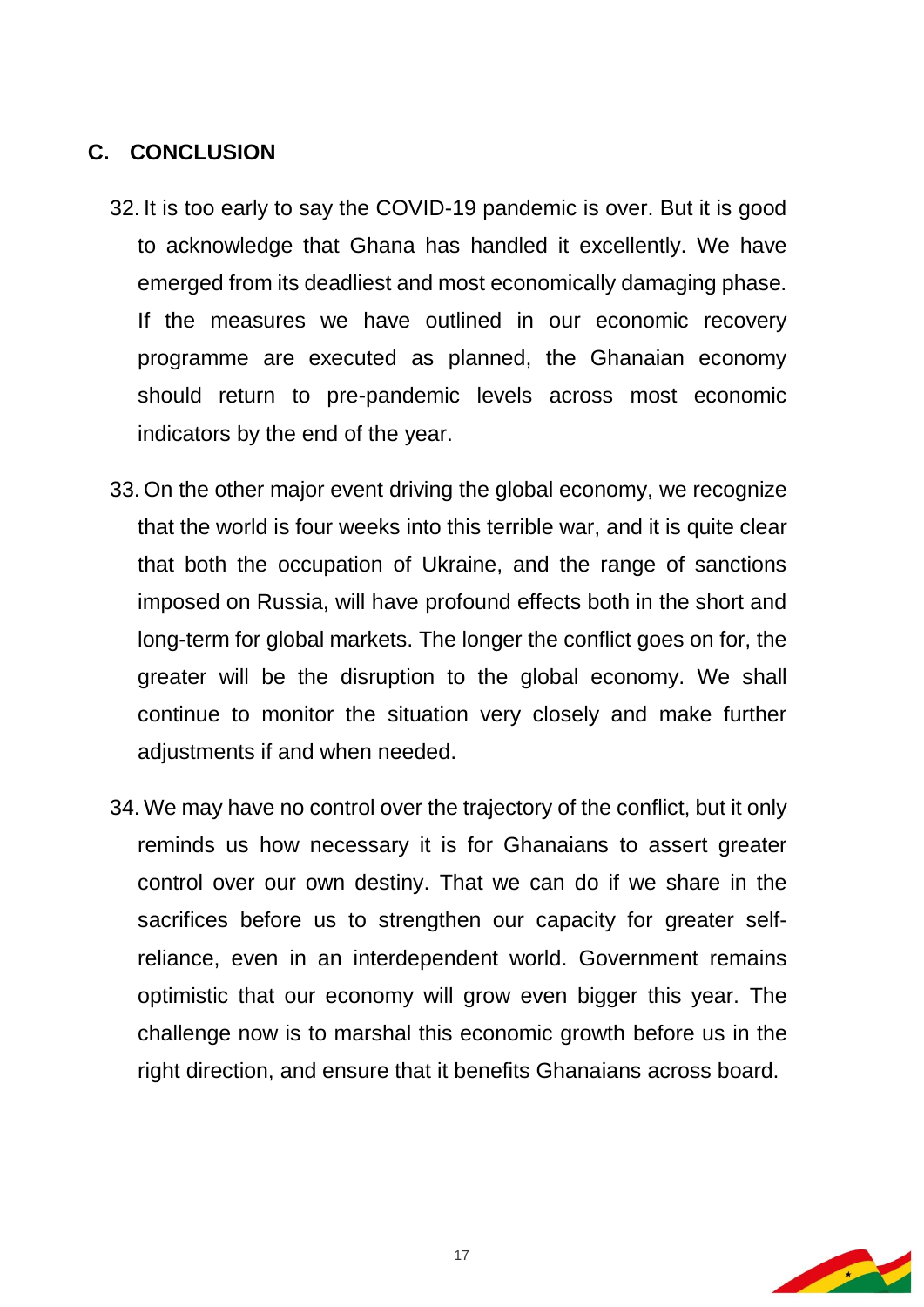- 35. Ladies and Gentlemen, we are confident that these measures will address the immediate and short-term challenges confronting our nation. Government remains resolute and committed to entrenching the structural transformation of our economy in the long term.
- 36. To this end, we are aggressively pursuing key interventions such as 1D1F, GhanaCARES and the YouStart programmes to improve our ability to locally produce more goods and optimise the opportunities AfCFTA offers us. It is important that, as a country, we reduce our dependence on imports and increase local production. Public institutions are reminded of Government's policy to buy locally produced goods. It is critical that Ghanaians reconsider their preference and consume more locally produced goods to support the economy and guarantee decent jobs for our people.
- 37. Ladies and Gentlemen, your Government, the Akufo-Addo administration, is determined to turn things around and has the skills, discipline and compassion to do it. But to do so, we must not allow our fortunes to be misdirected by speculators and naysayers - those who only thrive when we allow avoidable uncertainties to hold sway in the affairs of our nation. Government will, by this, appeal to Parliament to put the nation first and work in partnership to serve the people of Ghana right. *Paraphrasing Psalm 122:7, I pray that peace be within the walls of Parliament and sobriety within its towers.*
- 38. Ladies and Gentlemen, these measures outlined today will significantly improve the macro-fiscal situation towards the restoration of confidence and safeguard the achievement of the 2022 budget deficit target of 7.4% of GDP. These measures have

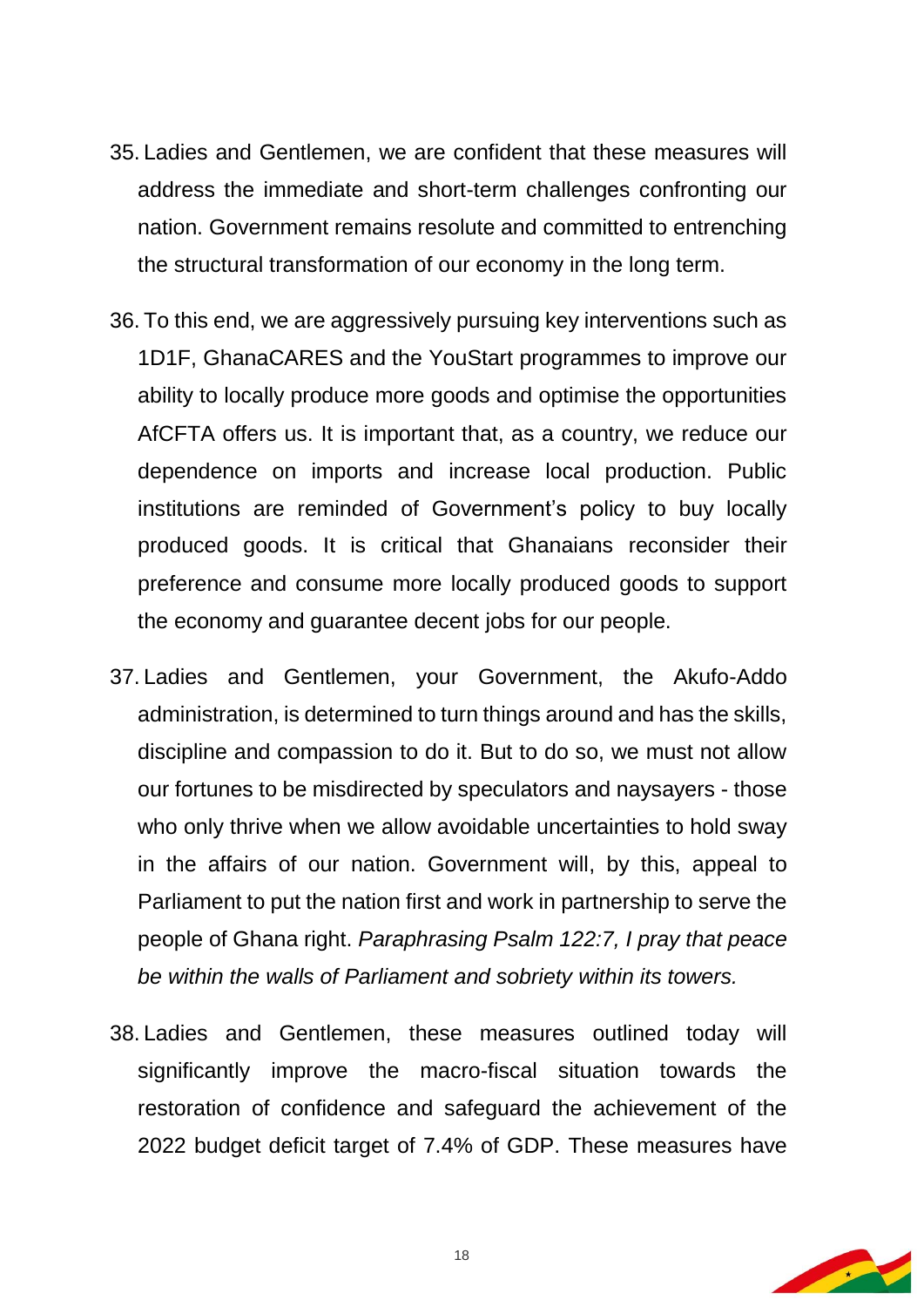been carefully designed to ensure that growth and spending on social protection are not compromised.

- 39. Ladies and Gentlemen, these are truly challenging times globally. No country has been spared. Government, therefore, calls on all Ghanaians to stand together. Together, we shall surely overcome.
- 40. Ladies and Gentlemen and people of Ghana, we can do it together. This is not the first time an NPP Government, working together with the people of Ghana has succeeded in overcoming an economic challenge of this nature. We have demonstrated time and time again our ability to overcome.
- 41. First, in 2001, the NPP Government led by Former President Kufuor, together with the people of Ghana, brought the country out of severe economic difficulties. Second, in 2017, the NPP Government led by President Nana Addo Dankwa Akufo-Addo, together with the people of Ghana, brought the country out of the economic doldrums in which we were at the end of 2016. This third time, still under President Akufo-Addo, working together with the people of Ghana, will not be an exception.
- 42. Ladies and Gentlemen, I have had the privilege of engaging in a number of townhall meetings from Koforidua to Takoradi, Tamale, Wa and Ho, and the resolve of our people to burden-share for a better life for all is palpable. In particular:
	- i. They want everyone to pay taxes;
	- ii. They want Government to be accessible;
	- iii. They want Parliament to get on with its work;